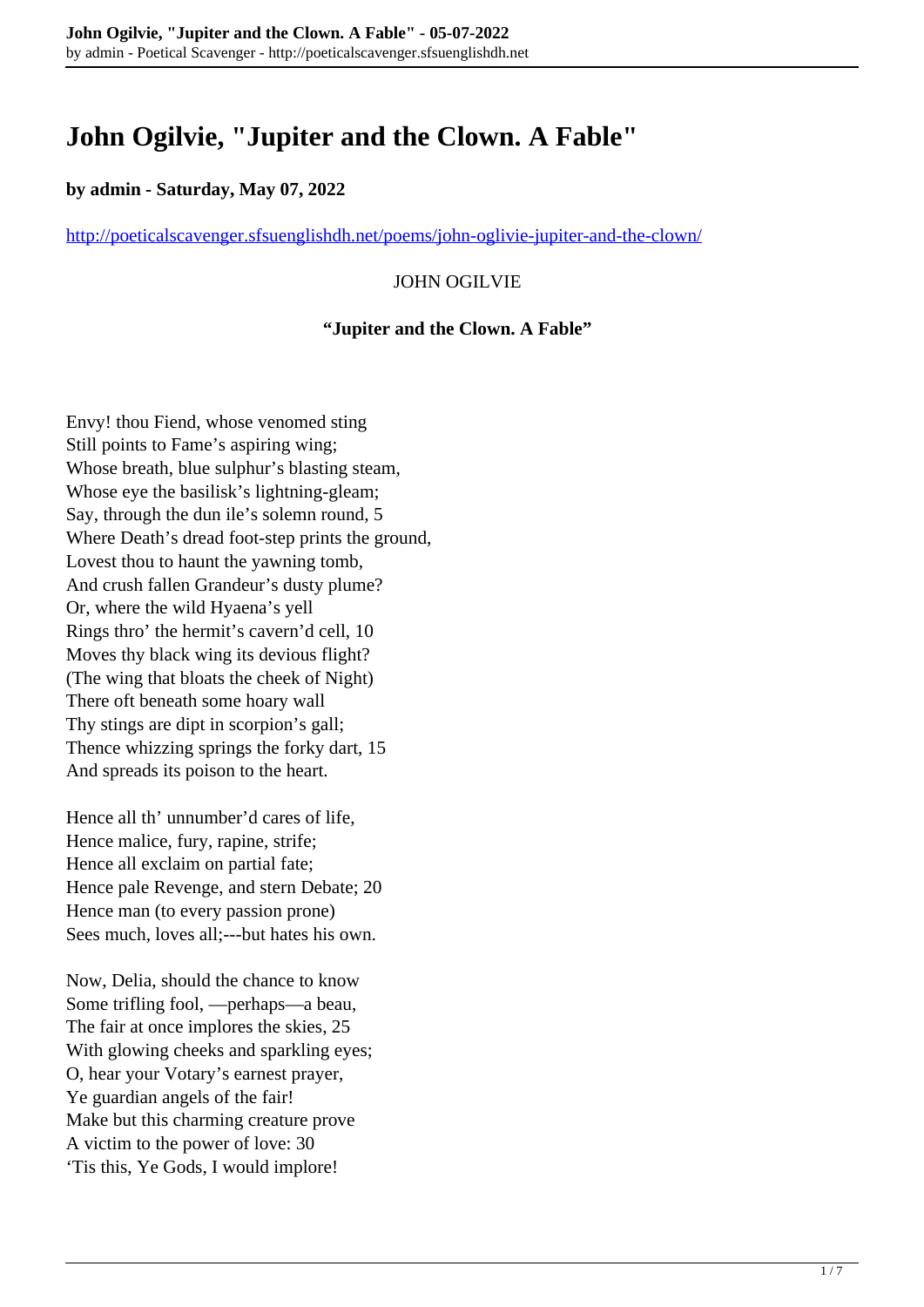And grant but this;--- I ask no more.

The prayer is heard (what power delays To grant her suit when Delia prays!) The beau is caught, he swears, and bows, 35 Protests, and snuffs, and sweats, and vows By all the oaths the fool can swear, That never creature was so fair: Then adds a thousand more, to tell That never mortal loved so well. 40

The prize is gain'd---the pleasure o'er; Lace, bag, and snuff-box charm no more: No bosom feels the killing smart, No side-long glance betrays the heart, No fan conceals a rival's fears, 45 No cheek is stain'd with spiteful tears. On new delights her passions fix, A court perhaps, or coach and six, She wants a ball, and justly vain, Admires a title,---or a cane. 50

But ere our reader's patience fail, 'Tis time we now begin our tale.

An honest Farmer, old and sage, (Sure wisdom still attends on age) One morning rose, when all was fair, 55 And joyous breathed the scented air. Waked by the Zephyr's tepid wing, Aurora, fragrant as the Spring, Rose from her couch, the busy Hours Stole from their crimson-curtain'd bowers; 60 Loose was her robe of saffron hue, Her locks diffused ambrosial dew; The sky's broad gates at once unfold, The light cloud flames with cinctured gold; The woodland gleams, the silver stream 65 Waves to the broad sun's fluttering beam; The feather'd people sing their love, And music rings along the grove.

Elate, the happy clown surveyed The field wide-opening thro' the shade; 70 The green ears rustling to the gale Shot thro' to thin night's ruffled veil;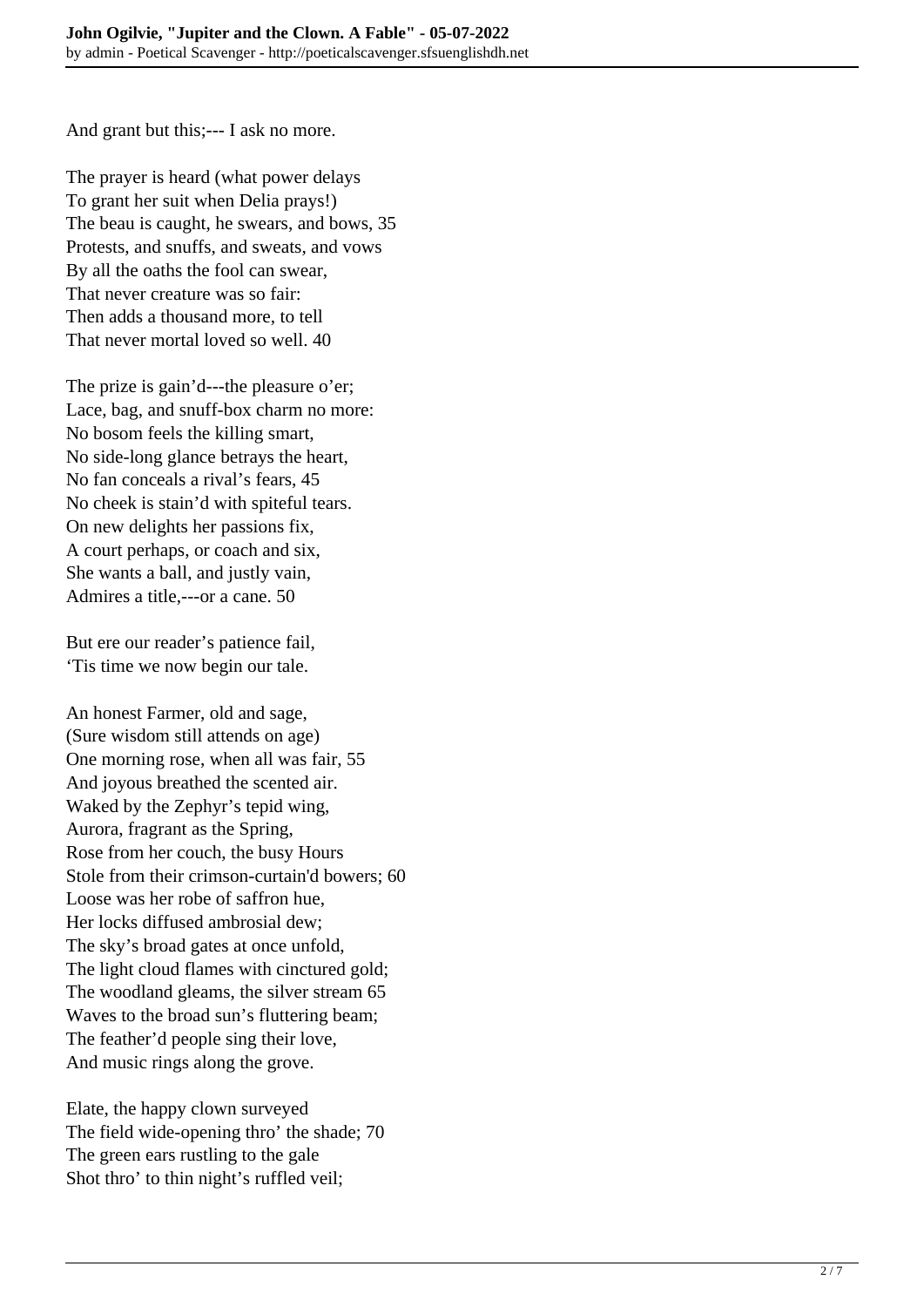Slow rose to sight the new-born day, Slow crept the lingering shades away, 'Till o'er the broad hill's summit dun 75 Obliquely glanc'd the mounting sun; And all-illumed with rushing light, The swelling landskip burst to sight.

As the fond Mother's panting breast Throbs o'er her infant hush'd to rest, 80 Warm in his little hut, the boy Flutters elate with rising joy; As by her gentle pressure sway'd, Swings soft and slow the sleepy bed; Wild Fancy whispers in her ear, 85 She whirls away the rolling year! Youth, manhood comes! she marks afar A robe, a mitre, or a f—r! Her heart leaps quick! elate with pride! Each prude's insulting dress outvyed! 90 Each neighbour's booby son, unseen, Gnaws the pale lip with fruitless spleen! Sudden she starts! some rival dress'd, Swims in the loosely-floating vest, Her bosom heaves a sullen groan:---- 95 Ah! was that charming suit *my own*!

Such joy (soon check'd with killing smart) Shot thro' the swain's exulting heart; He hears the reaper's sprightly song: The rustling sickle sweeps along; 100 His barns with swelling sheaves are stored, Gay Plenty crowns the festive board; He cries in triumph, with a smile, "For hopes like these who would not toil, That neither flatter, nor beguile?" 105 Just as he spoke the word,---behold A gaudy thing, o'erlaid with gold, Came fluttering by!---so nicely clad, With powder'd wig, and laced brocade; So gay, so rich (though strange to tell!) 110 No butterfly look'd half so well.

Struck with the glittering vest he wore, The clown's rude eye-ball stared him o'er; Sly Envy mark'd the secret snare, The pick'd a chosen dart with care; 115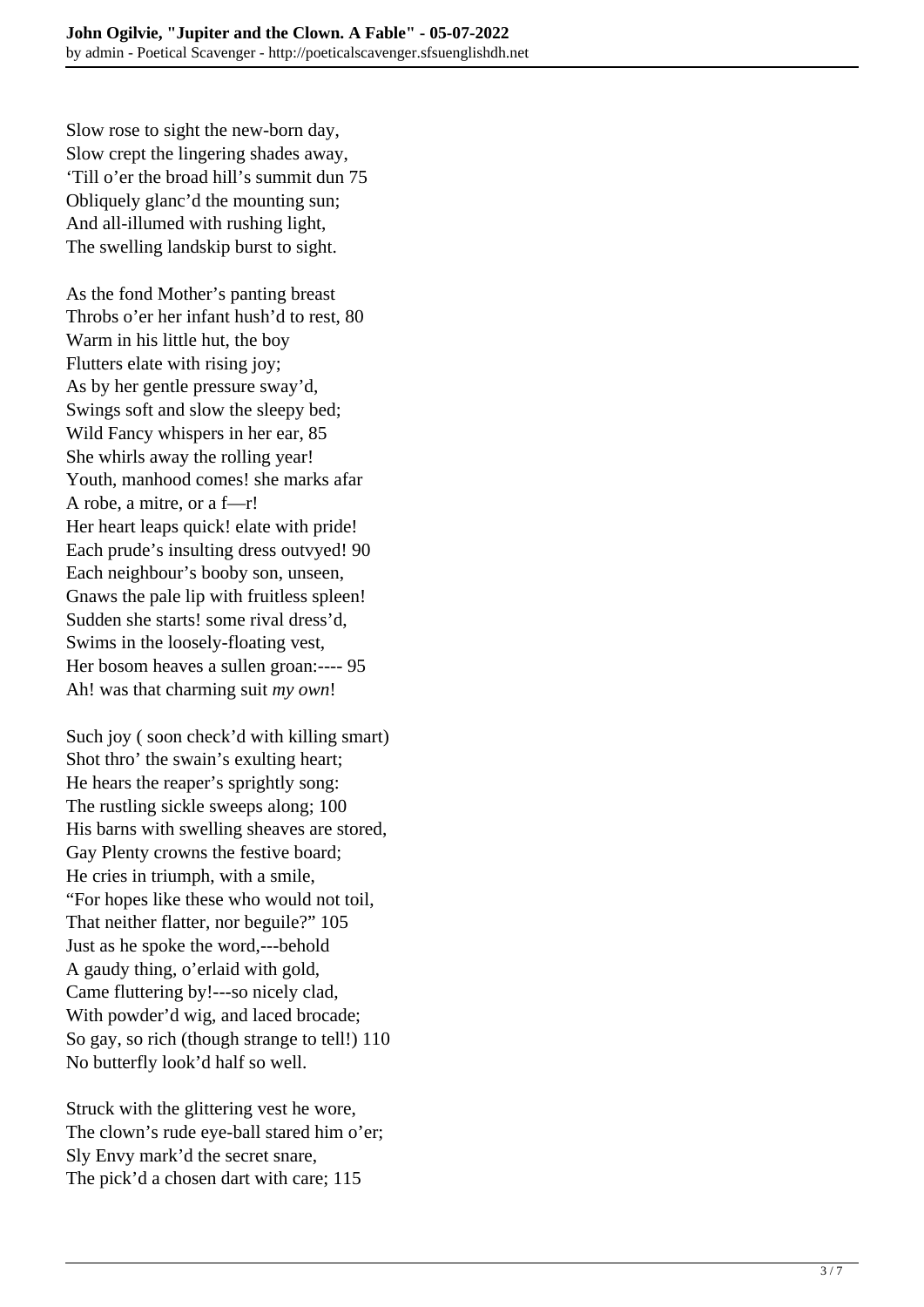Of power to edge the quickest pain;---- Then plunged it reeking in his brain. Inflamed with fury and surprize, Red Anger flashes from his eyes "Must I (he cryed and scratch'd his head) 120 Supply this prattling thing with bread? Must Farmers sweat, and wear their cloaths, To furnish equipage for beaux? We, Drudges doom'd to ceaseless toil, For others tear the stubborn soil, 125 Our thoughts suspense and fears inflame, Wretched and curs'd beyond a name; While these amid' the balmy bower, Spend in soft ease the fleeting hour;---- How fine they look! what charms they show, 130 Ah! would to heav'n I was a Beau!"

Soft Pity touch'd th' Almighty Sire: Jove heard, and granted his desire. At once his furrow'd brow was smooth, In all the blooming pride of youth; 135 His hair in wavy ringlets flow'd, His cheek with fine vermilion glow'd; Not like our modern pigmy race, With wither'd limbs, and meagre face, But plump and pruce he'd match'd a score; 140 Such were the Beaux in days of yore. Gay pleasure danc'd in every limb, He skimm'd along with airy swim; The God, propitious to his prayer, Gave the soft look, and graceful air; 145 But wrapt in his dreams of bliss, the Fool Forgot his pocket, and his soul.

When thus transform'd, our glittering Beau Surveyed himself from top to toe, Stuck at the change with vast surprize, 150 He stares, and scarce believed his eyes. But when he found that all was sure, He cock'd his hat, and frown'd, and swore; Applauded by the wondering throng, The sullen Heroe strode along: 155 And while the swains in rude amaze Mark his high port with stupid gaze, Like Jove with solemn pace he trod, And deign'd—, yet scarcely deign'd,---to nod.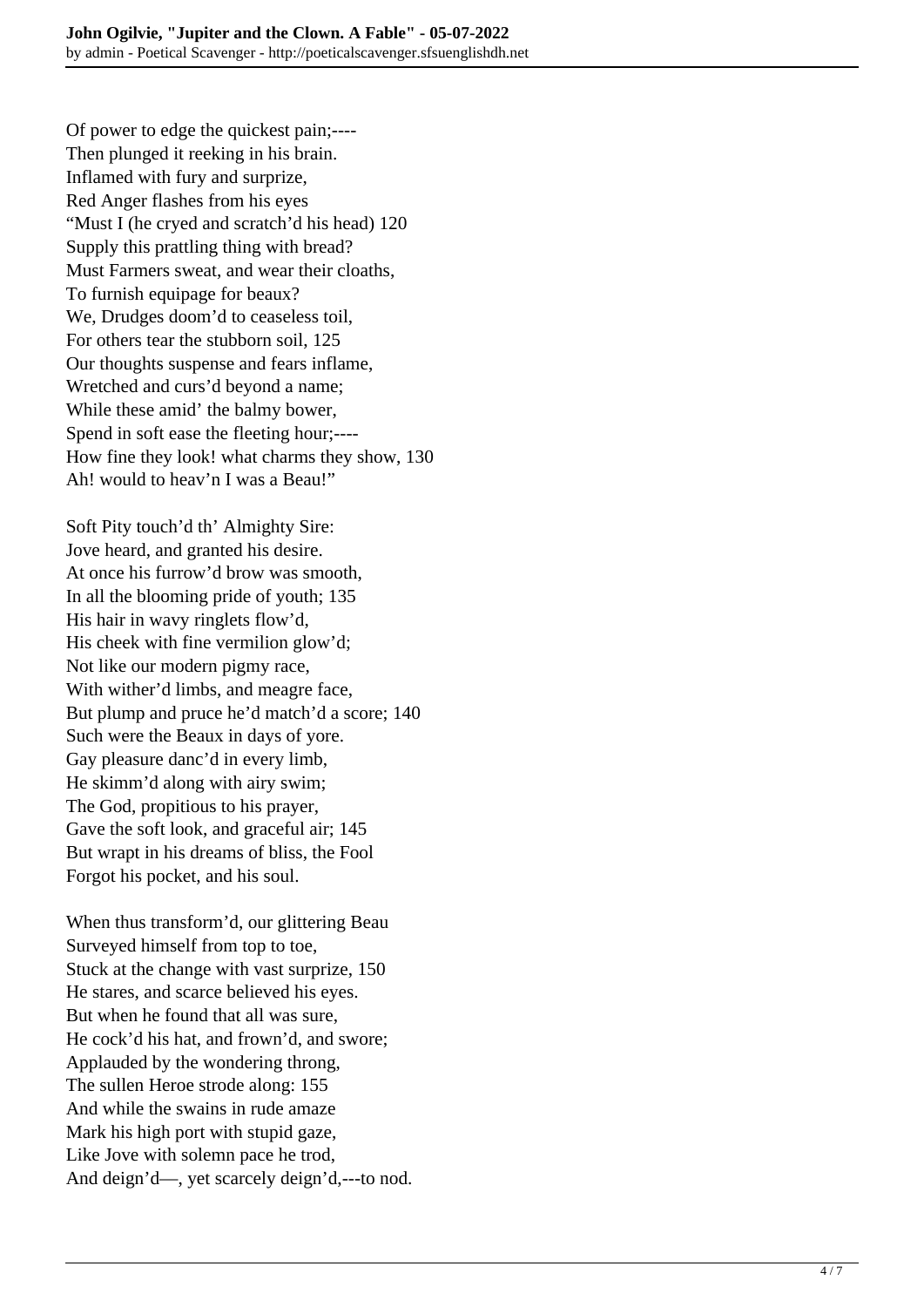But now to town he takes his way, 160 And sees the court, the park, the play; Attends the Fair, admir'd by all, Leads the gay dance, and rules the ball. "Heav'ns! what a shape! fair Daphne cries, How fine his mien! how bright his eyes!" 165 Thus all admire the charms they see, His cane that dangled at his knee, His box and hat they view together,--- Some prais'd the paint, and some the feather; No english taylor's clumsy fist 170 E'er match'd the sleeve that graced his wrist; The lace,---from Brussels last;--- by chance He pick'd the brilliant up in France. His coat so trim! so neat his shoe! His limbs so shaped to strut, or— bow! 175 Fashion, you'd swear, to show her power, Had left dear Paris half an hour.

But, ah! with grief the muse proceeds: What power can mend the vulgar's deeds! One night a coachman set him down, 180 Then rudely ask'd him— half a crown.

He search'd his pocket;---what a curse? His pocket held---an empty purse! What should he do!---all aid withdrawn! Cane, box, and watch, were sent to pawn; 185 His brilliant too ('t had vex'd a saint) Gained a few crowns—and cent per cent! No friend his money can afford: He gamed,---a sharper swept the board.

Then scorn'd by all,---in deep despair, 190 To Jove once more he made his prayer, And begg'd the God to ease his pain, And give him back his plough again.

## **NOTES:**

**Title** *Jupiter* "The supreme deity of the ancient Romans" (*OED*); *Clown* "A countryman, rustic" (*OED*).

**4** *basilisk* "A fabulous reptile;…ancient authors stated that its hissing drove away all other serpents, and that its breath, and even its look, was fatal" (*OED*).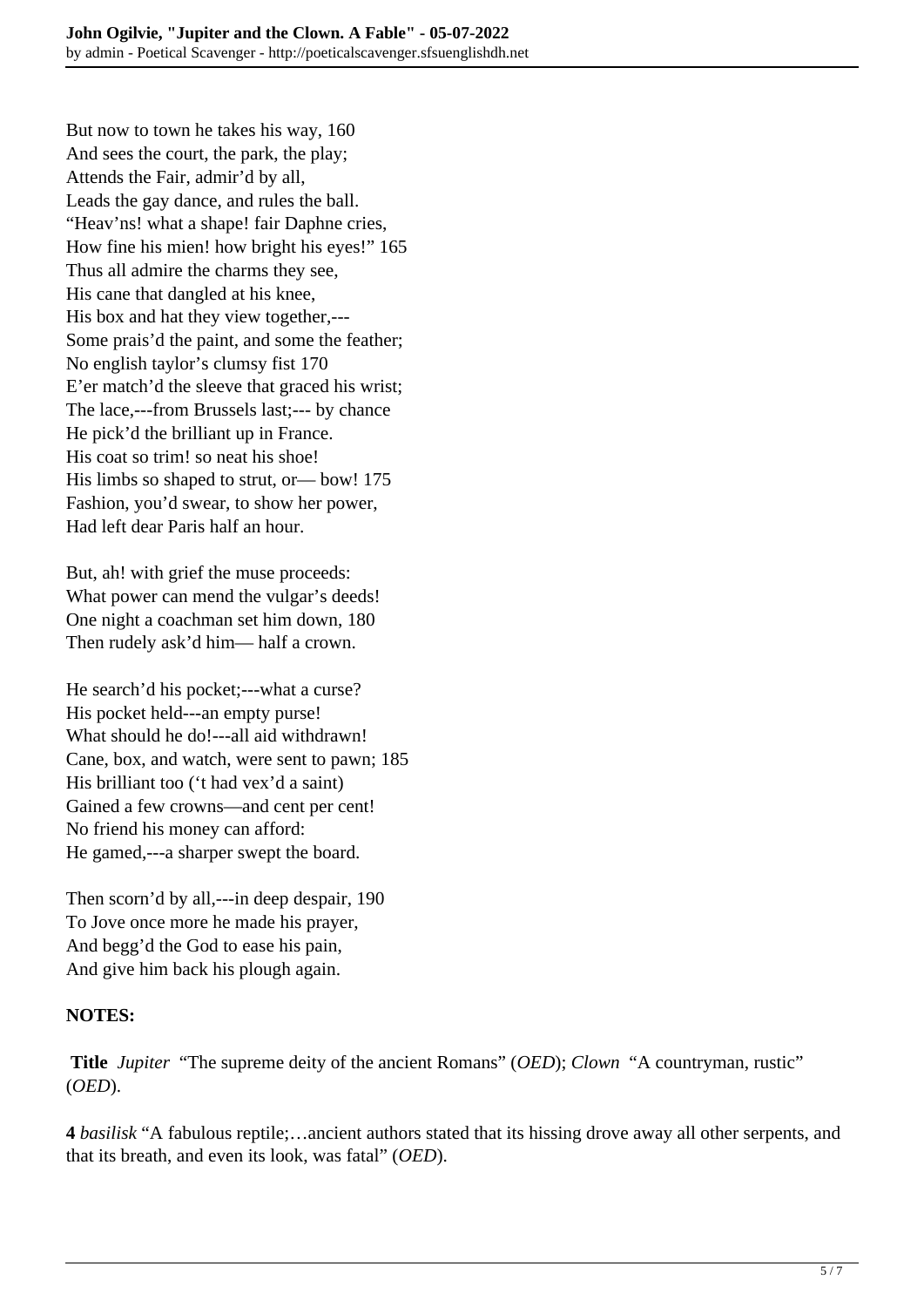**5** *dun ile's* [Unable to trace.]

**18** *rapine* "The act or practice of seizing and taking away by force the property of others; plunder" (*OED*).

**27** *Votary* "A person who has dedicated himself or herself to religious service by taking vows; a monk or nun" (*OED*).

**35** *beau* "Suitor of a lady," but also "a man who gives particular, or excessive, attention to dress" (*OED*).

**57** *Zephyr* "A gentle, mild wind or breeze" (*OED*).

**58** *Aurora* "The (Roman) goddess of dawn, represented as rising with rosy fingers from the saffroncoloured bed of Tithonus" (*OED*).

**64** *cinctured* "Girdled" (*OED*).

**88** *mitre* "The headdress of a priest" (*OED*); *f--r* Likely "fur," "worn as a mark of office or state" (*OED*).

**123** *equipage for beaux* Articles of dress and ornament for young men (*OED*).

**133** *Jove* "A poetical equivalent of Jupiter…the highest deity of the ancient Romans" *(OED)*

**143** *swim* "The smooth gliding movement of the body" (*OED*).

**147** *pocket* "Any small bag or pouch worn on the person" (*OED*).

**173** *brilliant* "A diamond of the finest cut" (*OED*).

**187** *cent per cent* "Profit" (*OED*).

**189** *sharper* "A fraudulent gamester, a cheat" (*OED*).

**SOURCE:** *A Collection of Poems on Several Subjects* **(London, 1762), pp. 120-28. [Google Books]**

*Edited by Jordan Young*